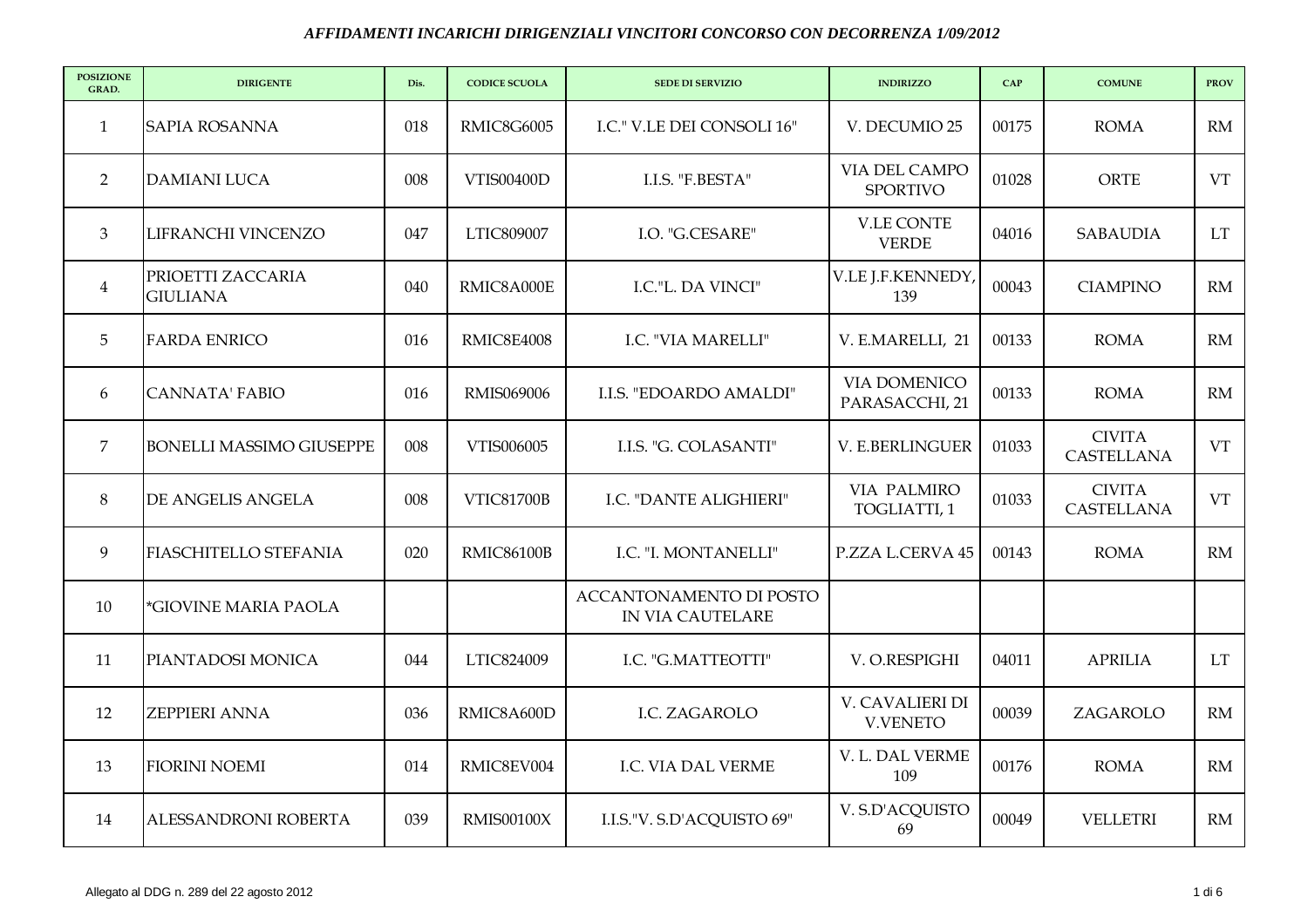| <b>POSIZIONE</b><br>GRAD. | <b>DIRIGENTE</b>          | Dis. | <b>CODICE SCUOLA</b> | <b>SEDE DI SERVIZIO</b>                        | <b>INDIRIZZO</b>                     | CAP   | <b>COMUNE</b>     | <b>PROV</b> |
|---------------------------|---------------------------|------|----------------------|------------------------------------------------|--------------------------------------|-------|-------------------|-------------|
| 15                        | <b>IANNACE VINCENZO</b>   | 017  | RMIS07300T           | I.I.S. "C. DARWIN"                             | VIA TUSCOLANA<br>388                 | 00181 | <b>ROMA</b>       | RM          |
| 16                        | <b>GUARDIANI CAROLINA</b> | 020  | RMIS03900A           | I.I.S. LEON BATTISTA ALBERTI                   | <b>V.LE CIVILTA' DEL</b><br>LAVORO 4 | 00144 | <b>ROMA</b>       | RM          |
| 17                        | <b>BALDRIGA IRENE</b>     | 040  | RMPS29000P           | L.SCIENT. "V.VOLTERRA"                         | V. DELL'ACQUA<br><b>ACETOSA 8</b>    | 00043 | <b>CIAMPINO</b>   | RM          |
| 18                        | MEZZANZANI SILVIA         | 036  | RMIC8DR00R           | I.C. PIERLUIGI                                 | VIA DI VALLE<br>ZAMPEA,2             | 00036 | <b>PALESTRINA</b> | RM          |
| 19                        | <b>TORALDO ANNA</b>       | 039  | <b>RMTF200009</b>    | <b>ITIS "G.VALLAURI"</b>                       | V.LE<br>S.D'ACQUISTO 43              | 00049 | <b>VELLETRI</b>   | RM          |
| 20                        | <b>ANTONETTI GINA</b>     | 047  | LTIC80800B           | I.C. ROCCAGORGA - MAENZA                       | VIA C. COLOMBO,<br>262               | 04010 | <b>ROCCAGORGA</b> | <b>LT</b>   |
| 21                        | PALCICH ANTONIO           | 020  | RMIC8F100B           | I.C. LARGO DINO BUZZATI                        | <b>LARGO DINO</b><br>BUZZATI, 16     |       | <b>ROMA</b>       | RM          |
| 22                        | <b>CIANFRIGLIA LICIA</b>  | 036  | <b>RMIS00400B</b>    | I.I.S.PROF./TECN.VIA<br>PEDEMONTANA-PALESTRINA | <b>VIA</b><br>PEDEMONTANA            | 00036 | <b>PALESTRINA</b> | RM          |
| 23                        | <b>CIPRANI MARILENA</b>   | 037  | RMRC03000T           | IPSCT "M.PANTALEONI"                           | V. B.POSTORINO 27                    | 00044 | <b>FRASCATI</b>   | RM          |
| 24                        | PRESILLA LUCIA            | 028  | RMIC86400V           | I.C. "L.GO CASTELSEPRIO"                       | L.GO<br><b>CASTELSEPRIO 9</b>        | 00188 | <b>ROMA</b>       | RM          |
| 25                        | CENCIARINI MANUELA        | 036  | <b>RMIS077005</b>    | I.I.S. "P. BORSELLINO E G.<br>FALCONE"         | VIA COLLE DEI<br><b>FRATI</b>        | 00039 | ZAGAROLO          | RM          |
| 26                        | <b>GUGLIELMI GIOVANNI</b> | 038  | RMIC8CF00P           | I.C. "MADRE TERESA DI<br>CALCUTTA"             | C.SO GARIBALDI<br>38                 | 00038 | <b>VALMONTONE</b> | RM          |
| 27                        | PROIETTI ANNA             | 013  | <b>RMIC81500N</b>    | I.C. "V. A.BALABANOFF"                         | V. A.BALABANOFF<br>62                | 00155 | <b>ROMA</b>       | RM          |
| 28                        | PEDULLA' PAOLO            | 009  | <b>RMRI040005</b>    | IPSIA "C.CATTANEO"                             | LUNG.RE<br>TESTACCIO 32              | 00153 | <b>ROMA</b>       | RM          |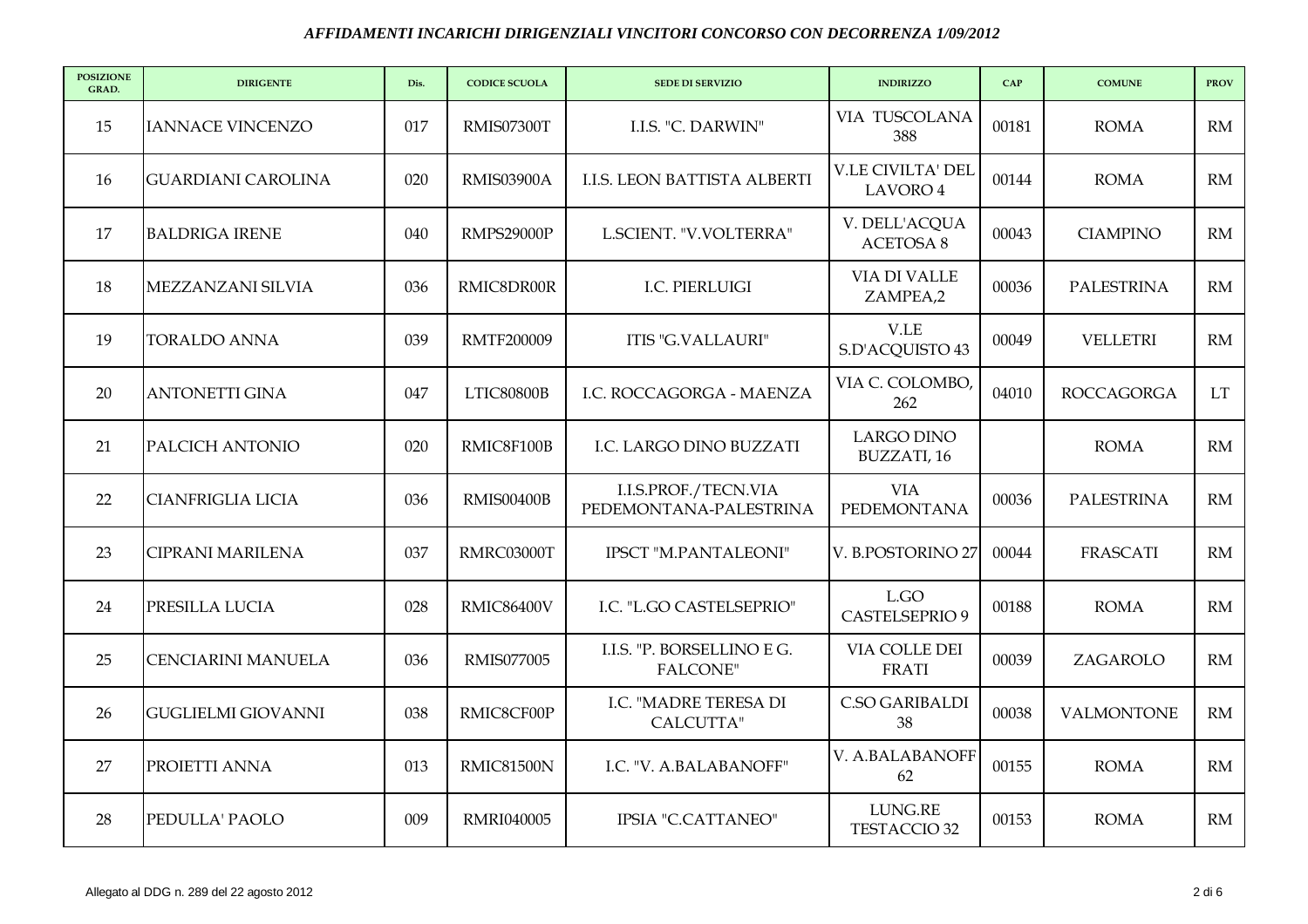| <b>POSIZIONE</b><br>GRAD. | <b>DIRIGENTE</b>          | Dis. | <b>CODICE SCUOLA</b> | <b>SEDE DI SERVIZIO</b>                   | <b>INDIRIZZO</b>                         | CAP   | <b>COMUNE</b>                    | <b>PROV</b> |
|---------------------------|---------------------------|------|----------------------|-------------------------------------------|------------------------------------------|-------|----------------------------------|-------------|
| 29                        | ARNABOLDI ANTONELLA       | 037  | RMIC8BU00G           | I.C. "SAN NILO"                           | P.ZZA G.<br><b>MARCONI7</b>              | 00046 | <b>GROTTAFERRATA</b>             | RM          |
| 30                        | PANUNZI ENRICO            | 008  | VTIC812008           | I.C. "S. GIOVANNI BOSCO"                  | P.ZZA<br><b>D.ALIGHIERI</b>              | 01034 | <b>FABRICA DI ROMA</b>           | <b>VT</b>   |
| 31                        | <b>DANTE DOMENICO</b>     | 019  | RMTF02000R           | ITIS "ARMELLINI"                          | V. P.RICCARDI 13                         | 00146 | <b>ROMA</b>                      | RM          |
| 32                        | <b>LA ROCCA GIORGIO</b>   | 041  | RMIC8GZ00L           | I.C. NUOVO 3 - TORVAIANICA                | <b>VIA DANIMARCA</b><br>163              | 00040 | <b>POMEZIA</b>                   | RM          |
| 33                        | <b>BONELLI LAURA PACE</b> | 007  | <b>VTIC81000L</b>    | I.C. "M. VIRGILI"                         | V. DELLE VIGNE                           | 01037 | <b>RONCIGLIONE</b>               | <b>VT</b>   |
| 34                        | LOGOZZO MONICA            | 024  | RMIC8FW00E           | I.C. VIA TORRIANI                         | V. DEI TORRIANI<br>44                    | 00164 | <b>ROMA</b>                      | RM          |
| 35                        | <b>GALLUZZI MIRELLA</b>   | 032  | <b>RMIC88700G</b>    | I.C."L. CAMPANARI"                        | V. MONTE<br>POLLINO <sub>45</sub>        | 00015 | <b>MONTEROTONDO</b>              | RM          |
| 36                        | DE LUCA ANNA MARIA        | 028  | RMIC85900B           | I.C. "LA GIUSTINIANA"                     | V. G.SILLA 3                             | 00189 | <b>ROMA</b>                      | RM          |
| 37                        | <b>TULELLI EMILIA</b>     | 018  | RMIC8GA002           | I.C. VIA STABILINI                        | VIA STABILINI, 19                        | 00173 | <b>ROMA</b>                      | RM          |
| 38                        | <b>BELLI VIRGINIA</b>     | 034  | <b>RMIC892003</b>    | I.C. 4° - VILLA ADRIANA                   | VIA LEONINA, 8 -<br><b>VILLA ADRIANA</b> | 00019 | <b>TIVOLI</b>                    | RM          |
| 39                        | <b>BUGGIOTTI PAOLA</b>    | 004  | <b>VTIC82800T</b>    | I.C. MONTEFIASCONE                        | V. CASSIA NUOVA<br>$\mathbf{1}$          | 01027 | <b>MONTEFIASCONE</b>             | <b>VT</b>   |
| 40                        | FRANCUCCI MARIANGELA      | 033  | RMIC8AU001           | I.C. MONTORIO ROMANO<br>"PADRE G. GIORGI" | <b>V.P.</b><br>A.FIORAVANTI, 1           | 00010 | <b>MONTORIO</b><br><b>ROMANO</b> | RM          |
| 41                        | <b>GADALETA ANGELA</b>    | 041  | RMIS071006           | I.I.S. VIA COPERNICO POMEZIA              | VIA COPERNICO<br>N. 3                    | 00040 | <b>POMEZIA</b>                   | RM          |
| 42                        | <b>CARRUBBA RAFFAELLA</b> | 038  | RMIC8AR00D           | I.C. "SERANGELI"                          | V. G.MARCONI, 51                         | 00031 | <b>ARTENA</b>                    | RM          |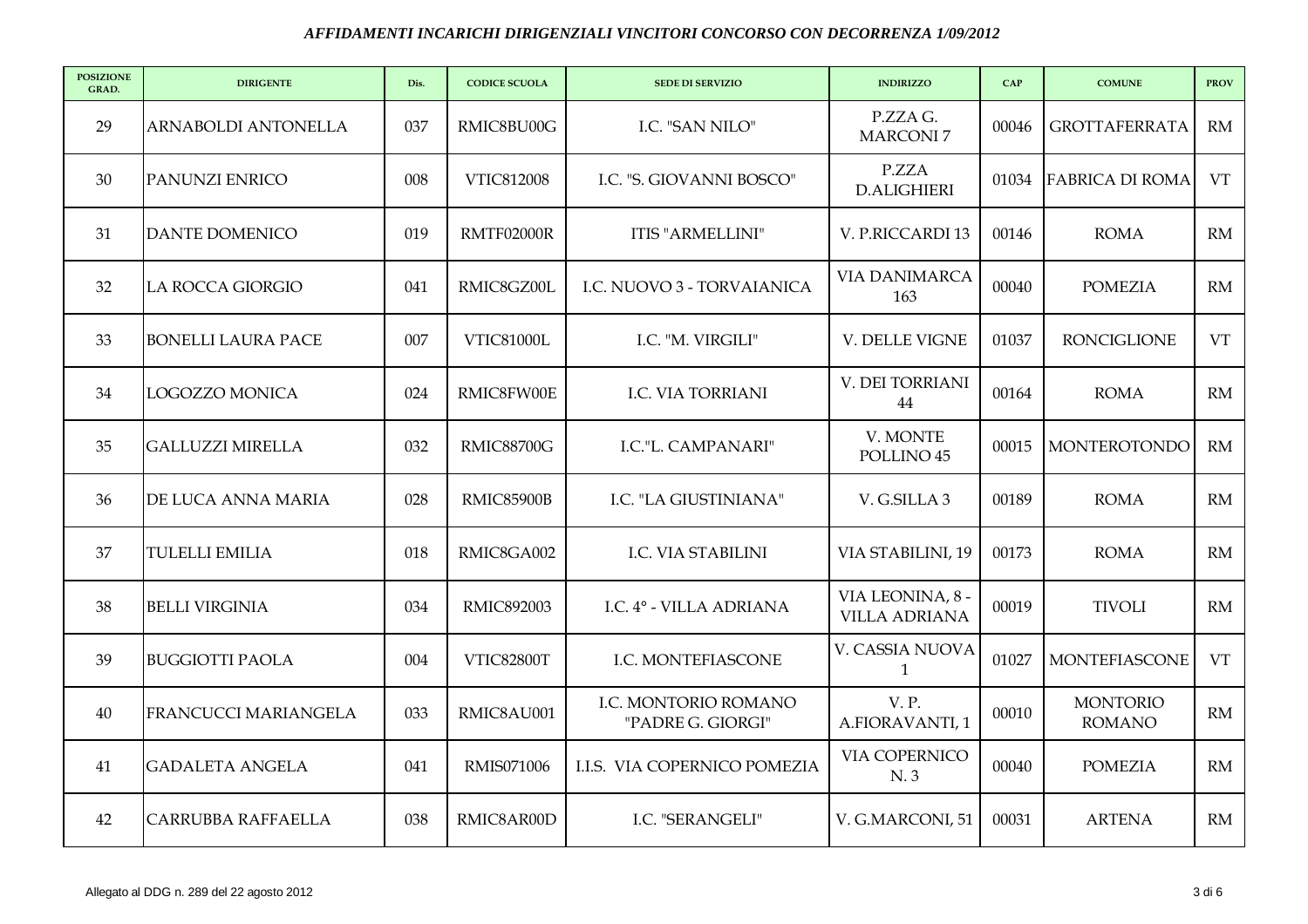| <b>POSIZIONE</b><br>GRAD. | <b>DIRIGENTE</b>           | Dis. | <b>CODICE SCUOLA</b> | <b>SEDE DI SERVIZIO</b>    | <b>INDIRIZZO</b>                      | CAP   | <b>COMUNE</b>                        | <b>PROV</b> |
|---------------------------|----------------------------|------|----------------------|----------------------------|---------------------------------------|-------|--------------------------------------|-------------|
| 43                        | <b>SABATANO CLAUDIO</b>    | 013  | <b>RMIC81000E</b>    | I.C. "G. PERLASCA"         | V. R.FABIANI 45                       | 00158 | <b>ROMA</b>                          | RM          |
| 44                        | <b>BUFALINI MARA</b>       | 036  | RMIC8CD003           | I.C. "V. G.MATTEOTTI "     | V. G.MATTEOTTI<br>11                  | 00033 | <b>CAVE</b>                          | RM          |
| 45                        | <b>MATERIALE PAOLA</b>     | 027  | RMIC846009           | I.C. "PIO LA TORRE"        | V. DI<br><b>TORREVECCHIA</b><br>793   | 00168 | <b>ROMA</b>                          | RM          |
| 46                        | <b>VITALE STEFANO</b>      | 015  | RMTN02000C           | ITT "L.BOTTARDI"           | V. PETITI, 97                         | 00155 | <b>ROMA</b>                          | RM          |
| 47                        | MASSIMETTI MARIA TERESA    | 032  | RMIC8DP005           | I.C "CITTA' DEI BAMBINI"   | V.S. GIORGIO 21                       | 00013 | <b>MENTANA</b>                       | RM          |
| 48                        | PASQUALONI STEFANIA        | 014  | RMIC8EW00X           | <b>I.C. VIA FERRAIRONI</b> | V. FERRAIRONI                         | 00172 | <b>ROMA</b>                          | RM          |
| 49                        | VIGNOLI SANDRA             | 033  | RMIC8DT00T           | I.C. GIOVANNI XXIII        | V. G.GARIBALDI                        | 00012 | <b>GUIDONIA</b><br><b>MONTECELIO</b> | RM          |
| 50                        | PIERAGOSTINI ANNA GRAZIA   | 007  | <b>VTIC81100C</b>    | I.C. "A.MORO"              | V. MARTIRI DI VIA<br><b>FANI</b> , 18 |       | <b>SUTRI</b>                         | <b>VT</b>   |
| 51                        | <b>BIFERALE NICOLETTA</b>  | 024  | RMIC8FX00A           | <b>I.C. VIA BRAVETTA</b>   | V. BRAVETTA 336                       | 00164 | <b>ROMA</b>                          | RM          |
| 52                        | <b>TOTA FABIOLA</b>        | 037  | RMIC8AT005           | I.C."DON LORENZO MILANI"   | VIA<br>COSTAGRANDE,<br>18/C           | 00040 | <b>MONTEPORZIO</b><br><b>CATONE</b>  | RM          |
| 53                        | <b>COLANDREA AUGUSTA</b>   | 027  | RMIC8G300N           | I.C. VIA F. BORROMEO       | V. F. BORROMEO<br>53/57               | 00168 | <b>ROMA</b>                          | RM          |
| 54                        | <b>CERRI FRANCESCA</b>     | 033  | RMIC89900T           | I.C. "A. MANZI"            | <b>VIA TRENTO</b>                     | 00012 | <b>GUIDONIA</b><br><b>MONTECELIO</b> | RM          |
| 55                        | <b>GUARNUTO GIUSEPPINA</b> | 033  | <b>RMIC897006</b>    | I.C. "DON MILANI"          | V. MARCO<br>AURELIO, 2                | 00012 | <b>GUIDONIA</b><br><b>MONTECELIO</b> | RM          |
| 56                        | <b>SANSOTTA ANTONIO</b>    | 032  | <b>RMIC875009</b>    | I.C. "LUIGI PIRANDELLO"    | V. LAGO DI<br><b>BRACCIANO1</b>       | 00013 | <b>FONTE NUOVA</b>                   | RM          |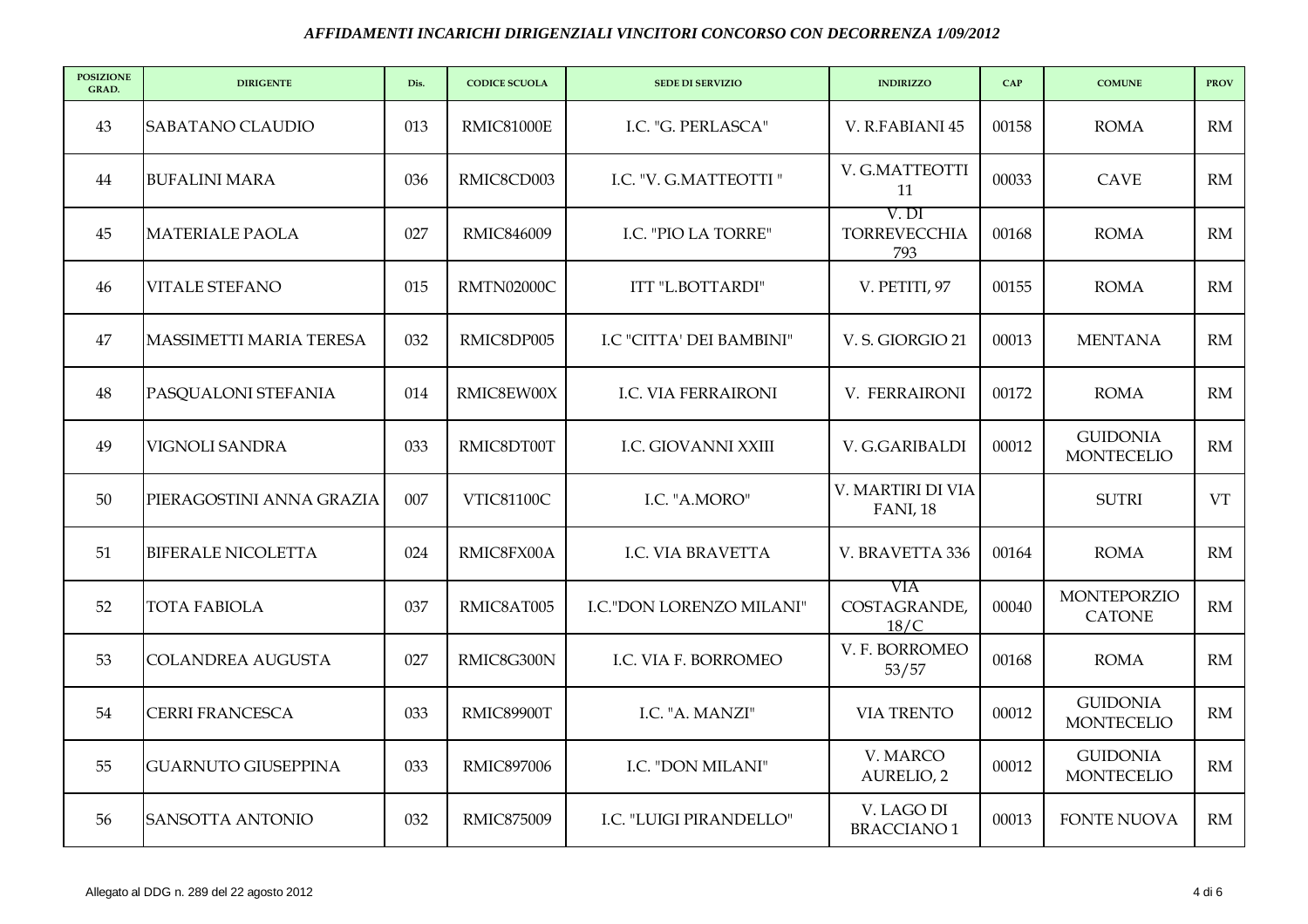| <b>POSIZIONE</b><br>GRAD. | <b>DIRIGENTE</b>                             | Dis. | <b>CODICE SCUOLA</b> | <b>SEDE DI SERVIZIO</b>                  | <b>INDIRIZZO</b>                      | CAP   | <b>COMUNE</b>                        | <b>PROV</b> |
|---------------------------|----------------------------------------------|------|----------------------|------------------------------------------|---------------------------------------|-------|--------------------------------------|-------------|
| 57                        | PALAGI ISABELLA                              | 030  | RMIC8CJ00G           | I.C. "I. ALPI" LADISPOLI                 | V. VARSAVIA                           | 00055 | <b>LADISPOLI</b>                     | RM          |
| 58                        | <b>CIACCIA MARIA ROSARIA</b><br><b>ADELE</b> | 033  | RMIC8DU00N           | I.C. EX III E DE FILIPPO                 | <b>VIA LAMARMORA</b><br>35            | 00012 | <b>GUIDONIA</b><br><b>MONTECELIO</b> | RM          |
| 59                        | PIPITONE ALESSIA                             | 042  | <b>RMIS05300L</b>    | <b>I.I.S. "SANDRO PERTINI"</b>           | V. NAPOLI, 3                          | 00045 | <b>GENZANO DI</b><br><b>ROMA</b>     | RM          |
| 60                        | <b>SILVI ADELAIDE</b>                        | 032  | RMIC87800R           | I.C. "S. PERTINI"                        | V. V.CUOCO 63                         | 00013 | <b>FONTE NUOVA</b>                   | RM          |
| 61                        | <b>MARINI BARBARA</b>                        | 018  | RMIC83500V           | I.C. "V. FONTANILE ANAGNINO"             | V. FONTANILE<br><b>ANAGNINO 123</b>   | 00118 | <b>ROMA</b>                          | RM          |
| 62                        | <b>FAINA ROSARIA</b>                         | 007  | <b>VTIC82400E</b>    | I.C. BASSANO ROMANO                      | V. S. GRATILIANO<br>20                | 01030 | <b>BASSANO</b><br><b>ROMANO</b>      | VT          |
| 63                        | PATRIZIO DANIELA                             | 015  | RMIC8E200L           | <b>I.C. VIA PIROTTA</b>                  | V. PIROTTA 97                         | 00171 | <b>ROMA</b>                          | RM          |
| 64                        | <b>GENTILINI DONATELLA</b>                   | 015  | RMIC8E100R           | <b>I.C. VIA ARETUSA</b>                  | V. ARETUSA, 5                         | 00155 | <b>ROMA</b>                          | RM          |
| 65                        | PINTO ISABELLA                               | 021  | <b>RMTF350007</b>    | ITIS "FARADAY"                           | V. CAPO SPERONE<br>52                 | 00122 | <b>ROMA</b>                          | RM          |
| 66                        | <b>GIUSEPPONE ANNA RITA</b>                  | 042  | RMIC8A500N           | I.C. CASTELGANDOLFO                      | V. U.LA MALFA 3                       | 00040 | <b>CASTEL</b><br><b>GANDOLFO</b>     | RM          |
| 67                        | TONELLI CRISTINA                             | 016  | <b>RMIC82700X</b>    | I.C. "ARCHEOLOGIA"                       | V.<br>DELL'ARCHEOLO<br><b>GIA 137</b> | 00133 | <b>ROMA</b>                          | RM          |
| 68                        | <b>FALSO ANTONELLA</b>                       | 036  | RMIC8B300L           | I.C. ZAGAROLO - VALLE<br><b>MARTELLA</b> | <b>VIA VITTORIO</b><br>ALFIERI S.N.C. | 00039 | ZAGAROLO                             | RM          |
| 69                        | <b>MOSCA ANTONELLA</b>                       | 043  | <b>RMRH030003</b>    | IPSSAR "M.G.APICIO"                      | V. GRAMSCI 110                        | 00042 | <b>ANZIO</b>                         | RM          |
| 70                        | PONZIGLIONE GIULIA                           | 028  | RMIC85700Q           | I.C."E. BIAGI"                           | V. ORREA 23                           | 00123 | <b>ROMA</b>                          | RM          |